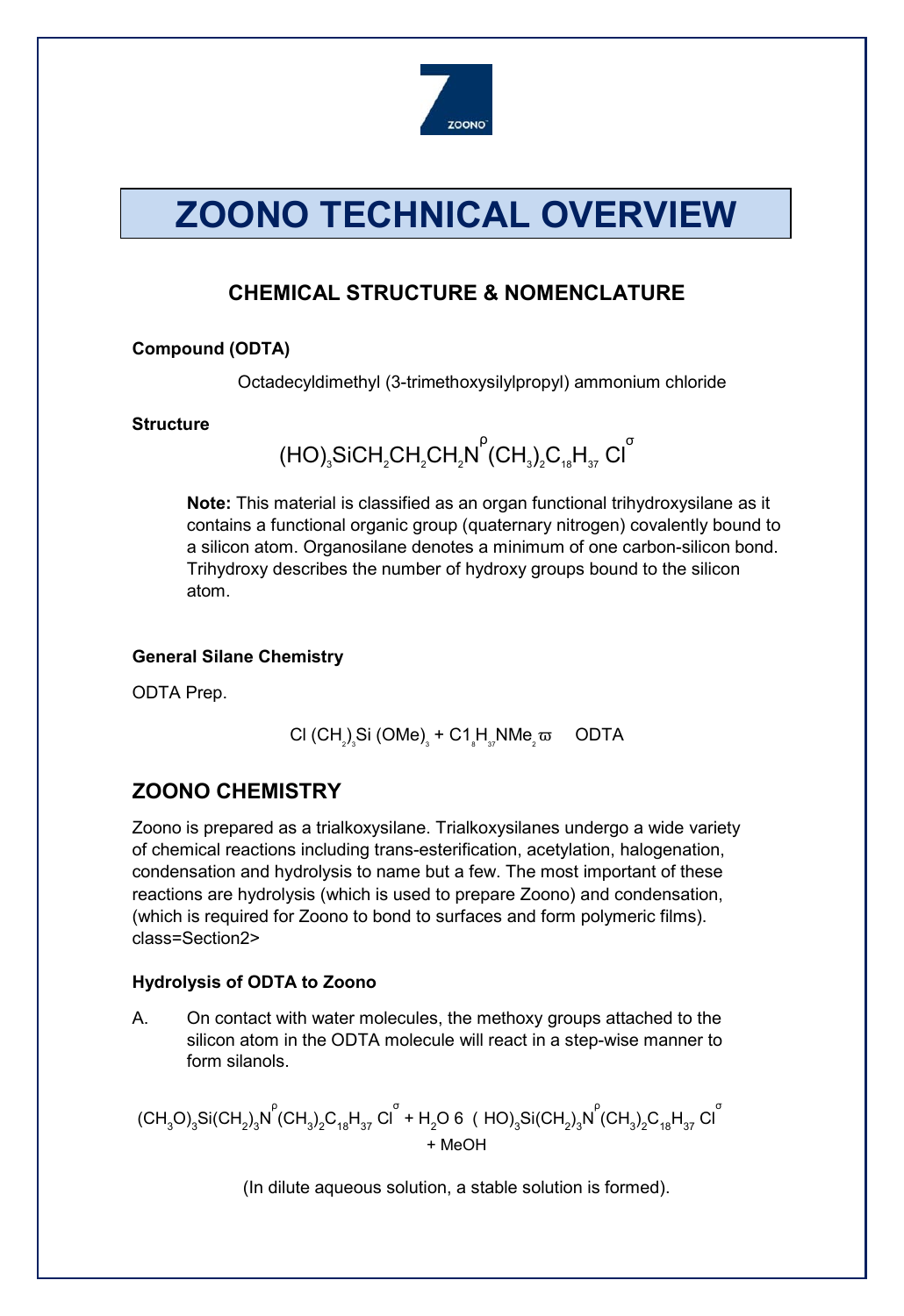## **ZOONO CHEMISTRY – Contd…**

B. The Silanol moieties are very reactive and will react through a condensation type reaction with a wide variety of hydroxylated surfaces including cellulose, metals, sand, silica, zeolites, etc.

 ${\sf subsetrate}$ OH! + TRISILANOL 6 substrate!O!Si(OH) $_{_2}$ (CH $_{_2})_{_3}$ N $^{^{\sf{P}}}$  (CH $_{_3})_{_2}$ C $_{_{\rm s\!}}$ H $_{_{\rm s\!}}$  Cl $^{^{\sf{\small{C}}}}$ + $H_{2}$ O

C. Silanol containing Zoono undergo autocondensation reactions with other Silanol substituted Zoono molecules and with the surface of a substrate, eliminating water.

OH OH OHR OH  $RSi(OH)_{3}$  + RSi(OH)<sub>3</sub> 6 RSi-O-SiR 6 RS i-O(Si-O)<sub>n</sub>-SiR \* OH OH OH OH OH

Autocondensation occurs across the surface of substrates to produce 3 dimensional, cross-linked polymers being on the average 10-30 molecules thick, depending on the substrate.

Drying after application produces a durable, non-leaching, bonded, antimicrobial surface.



$$
^* \text{where } R = C_{18} H_{37} N^P (CH_3)_2 CH_2 CH_2 CH_2! CH^T
$$

## **GENERAL REACTIVITY OF ZOONO**

#### **Bonding and Deposition on Surfaces**

Zoono will react with oxide and hydroxyl containing surfaces through a condensation reaction. The bonds formed are covalent and are resistant to re-hydration. Coatings on siliceous materials (glass, sand) are removed by thermal means (>250°C) or concentrated chemical treatment (KOH, NaOH, HF). Durable coatings on metal are dependent on the metal substrate.

Zoono coatings have been applied to textile fibres including cotton, cellulose acetate, polyester, nylon, wool, rayon, acrylon, etc.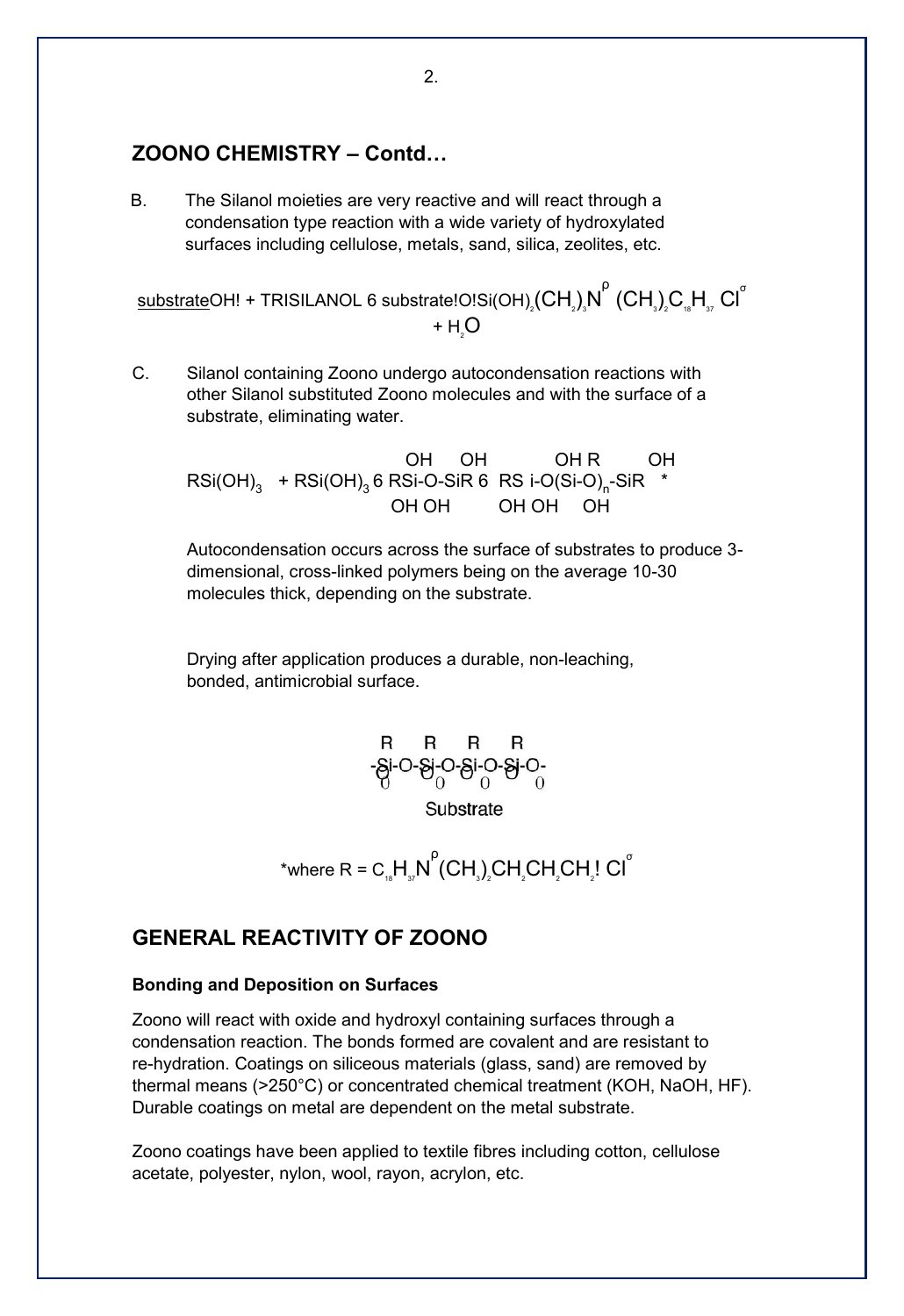#### **Bonding and Deposition on Surfaces – Contd…**

Durable coatings are readily applied to various natural and plastic surfaces including cotton, cellulose, wool, nylon, PVC, polyester, rayon, etc. Evaporation of the application media promotes T-resin film formation on the substrate.

Electrostatic or H-bonding interactions provide bonding. Uniform film formation occurs through even "wetting" of the plastic surface. Durable films are achieved on nylon, fibreglass, epoxy, polyester, PVC substrates. Less durable films are obtained on PE and PP. Film formation on PTFE and other fluorinated substrates have not been reported.

## **GENERAL ZOONO ANTIMICROBIAL CHEMISTRY**

Zoono is a unique antimicrobial material.

It forms a water stable solution at low concentrations. There are no additives in Zoono added to promote stability. This solution has the antimicrobial properties of typical aqueous solutions of quaternary ammonium compounds.

On application to surfaces, the material reacts to produce a bonded antimicrobial coating. On evaporation of the water solvent, a durable bonded coating is produced which has improved and sustained antimicrobial properties.

Zoono, when applied to a surface, transforms from a water soluble monomeric species to an insoluble, macromolecular antimicrobial film.

This film is stable and durable.

Zoono has been demonstrated effective against a wide range of pathogens.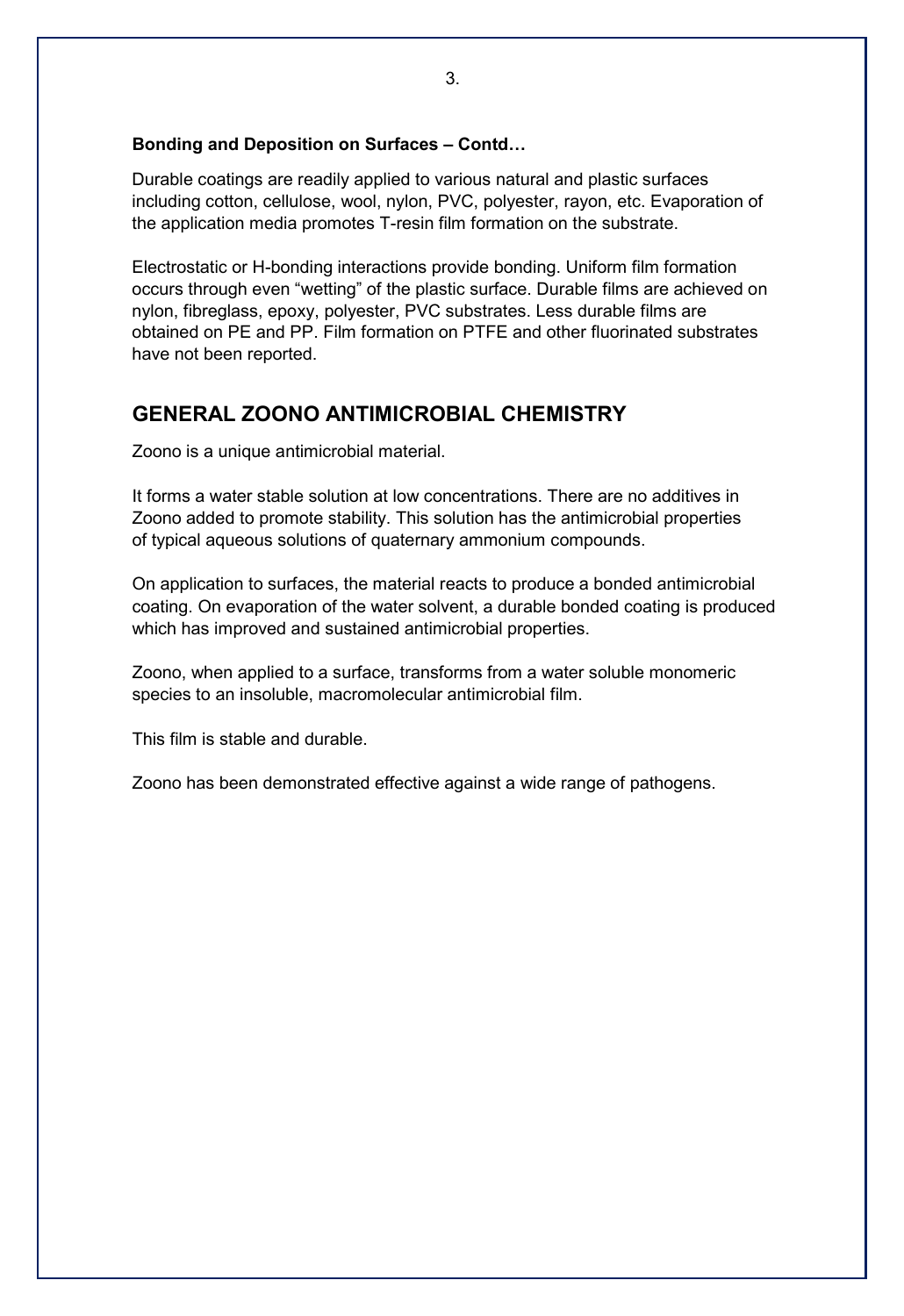# **APPENDIX ONE**

The following table lists the pathogens that are killed or inactivated following application of Zoono to various substrates and materials.

This table does not reflect the activity of Zoono in the liquid form.

| <b>Pathogens Inactivated By Zoono Application</b> |                                    |  |
|---------------------------------------------------|------------------------------------|--|
| <b>Gram Positive Bacteria</b>                     | <b>Reference</b>                   |  |
| Bacillus sp. (vegetative cell)                    | 5, 6, 11                           |  |
| Corynebacterium diptheriae                        | 1, 13                              |  |
| Micrococcus lutea                                 | 5, 6, 11                           |  |
| Micrococcus s p.                                  | 2, 5, 15                           |  |
| Mycobacterium tuberculosis                        | 14, 36                             |  |
| Mycobacterium smegmatis                           | 14                                 |  |
| Propionibacterium acnes                           | 5                                  |  |
| Staphylococcus aureus *                           | 2, 3, 5, 6, 10, 11, 13, 24, 15, 21 |  |
| Staphylococcus epidermidis                        | 2, 5, 6, 7, 11, 13, 14, 15         |  |
| Streptococcus faecalis                            | 2, 5, 6, 7, 11, 13, 14             |  |
| Streptococcus mutans                              | 5, 6, 7, 11                        |  |
| Streptococcus pneumonia                           | 1                                  |  |
| Streptococcus pyogenes                            | 5, 6, 7, 11                        |  |
| <b>Gram Negative Bacteria</b>                     | <b>Reference</b>                   |  |
| Acinetobacter calcoaceticus                       | 2, 5, 6, 11, 14, 15                |  |
| Aeromonas hydrophilia                             | 5, 6, 11                           |  |
| Citrobacter deversus                              | 5, 6, 11                           |  |
| Citrobacter freundi                               | 5, 6, 11                           |  |
| Enterobacter aerogenes                            | 5, 6, 7, 11                        |  |
| Enterobacter aglomerans                           | 2, 5, 14, 15                       |  |
| Enterobacter cloacae                              | 5, 6, 7, 11                        |  |
| Enterococcus                                      | 10                                 |  |
| Escherichia coli                                  | 1, 2, 3, 5, 6, 7, 10, 11, 13, 14   |  |
| Klebsiella oxytoca                                | 5, 6, 11, 14                       |  |
| Klebsiella pneumoniae                             | 3, 5, 6, 7, 9, 10, 11, 13, 14      |  |
| Klebsiella terriena                               | 19                                 |  |
| Legionella pneumophila                            | 1                                  |  |
| Morganella morganii                               | 5, 6, 7, 11                        |  |
| Proteus mirabilis                                 | 5, 6, 7, 11                        |  |
| Proteus vulgaris                                  | 5, 6, 7, 11                        |  |
| Pseudomonas aeruginosa                            | 2, 3, 5, 6, 7, 11, 13, 14          |  |
| Pseudomonas fluorscens                            | 5, 6, 7, 10, 11                    |  |
| Salmonella cholera suis                           | 5, 6, 7, 11, 14                    |  |
| Salmonella typhi                                  | 5, 6, 7, 11, 14                    |  |
| Salmonella typhimurium                            | 1, 5, 6, 7, 11                     |  |
| Serratia liquifaciens                             | 5, 6, 7, 11                        |  |
| Serratia marcescens                               | 5, 6, 7, 11                        |  |
| Xanthomonas campestris                            | 5, 6, 7, 11                        |  |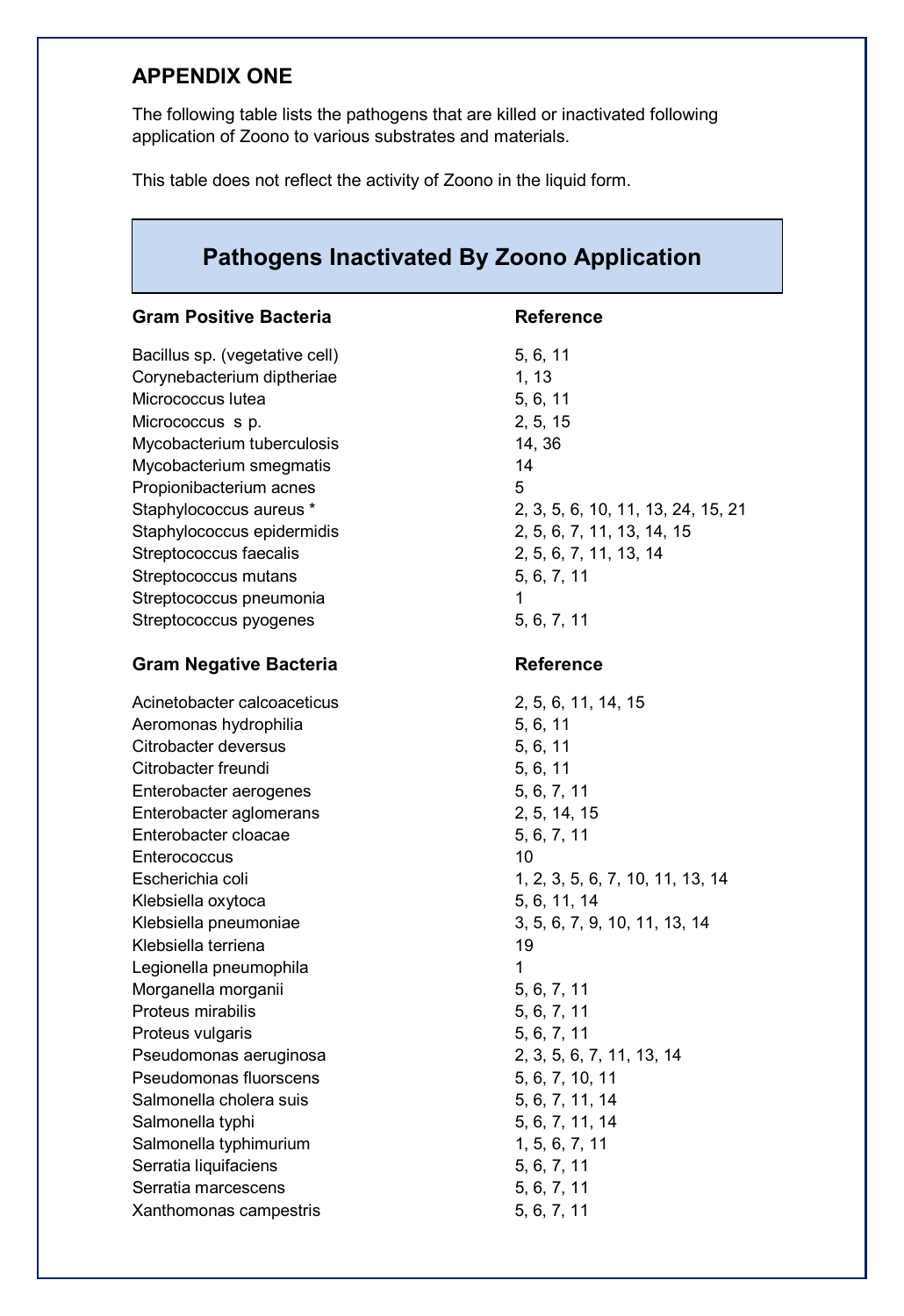# Contd…

| <b>Viruses</b>                                | <b>Reference</b>               |
|-----------------------------------------------|--------------------------------|
| Adenovirus Type II & IV                       | 17, 18, 21                     |
| Bovine Adenovirus Type I & IV                 | 17, 18, 21                     |
| Feline pneumonitis                            | 21                             |
| Herpes Simplex Type I                         | 16, 17, 18                     |
| Herpes Simplex Type II                        | 21                             |
| HIV-1 (AIDS)                                  | 21                             |
| Influenza A2 (Aichi)                          | 17, 18, 21                     |
| Influenza A2 (Asian)                          | 17, 18                         |
| Influenza B                                   | 17, 18                         |
| <b>Mumps</b>                                  | 17, 18                         |
| Parinfluenza (Sendai)                         | 21                             |
| Rous S arcoma                                 | 17, 18                         |
| Reovirus Type I                               | 17, 18                         |
| Simian Virus 40                               | 17, 18                         |
| Vaccinia                                      | 17, 18                         |
| MS <sub>2</sub>                               | 19                             |
| PRD1                                          | 19                             |
| H1N1 (Swine Flu)                              | 34                             |
| <b>Norovirus</b>                              | 35                             |
| Middle East Respiratory Syndrome (MERS)       | 37                             |
| Ebola ** (See Note)                           | 38                             |
|                                               |                                |
| Fungi, Algae, Mould, Yeast, Spores            | <b>Reference</b>               |
|                                               |                                |
| Alterania alternate                           | 8,12                           |
| Aphanizomenon s p.                            | 22                             |
| Aspergillus flavus                            | 2, 5, 6, 7, 11, 14             |
| Aspergillus niger                             | 2, 5, 6, 7, 8, 11, 12, 13, 14  |
| Aspergillus sydowi                            | 5, 6, 7, 11                    |
| Aspergillus terreus                           | 5, 6, 7, 11, 14                |
| Aspergillus versicolor                        | 2, 5, 6, 7, 11                 |
| Aspergillus verrucaria                        | 14                             |
| Aureobasidium pullans                         | 5, 6, 7, 8, 11, 12             |
| Candida albicans                              | 1, 2, 5, 6, 7, 14              |
| Candida pseudotropocalis                      | 5, 6, 7, 11                    |
| Chaetomium globsum                            | 1                              |
| Cladosporium cladosporioides                  | 8, 12                          |
| Chlorella vulgaris                            | 19                             |
| Dreschslera australiensis                     | 8, 12                          |
| Epidermophyton s p.                           | 9                              |
| Gliomastix cerealis                           | 8, 12                          |
| Gloeophyllum trabeum                          | 5, 6, 7, 11                    |
| Microsporum s p.                              | 9                              |
| Microsporum audouinii                         | 21                             |
| Monilia grisea                                | 8, 12                          |
| Oscillatoria                                  | 20                             |
| Penicillium chrysogenum                       | 5, 6, 7, 11                    |
| Pencillium commune<br>Penicillium funiculosum | 8, 12<br>1, 2, 5, 6, 7, 11, 14 |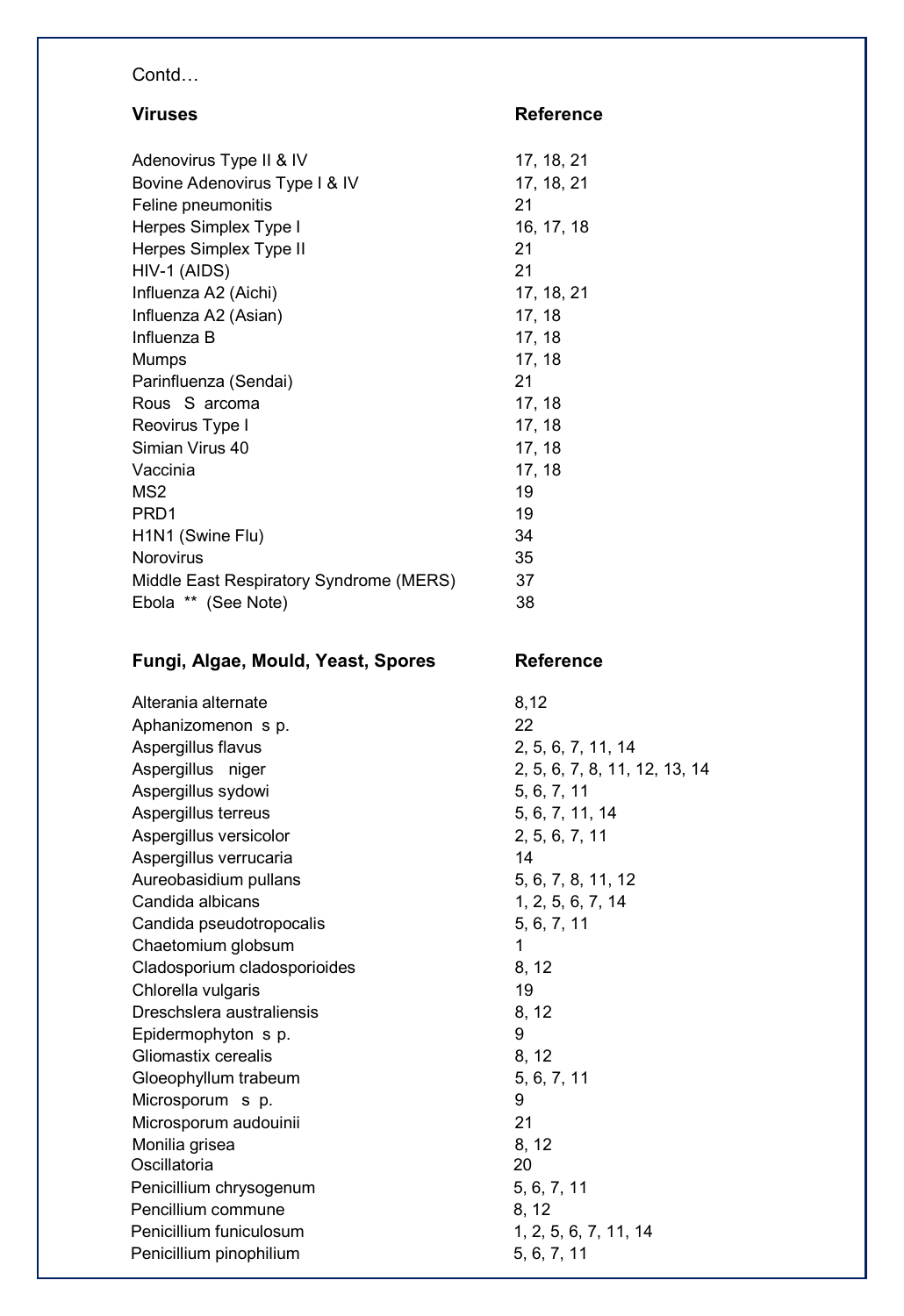## Contd…

| Fungi, Algae, Mould, Yeast, Spores | <b>Reference</b>    |
|------------------------------------|---------------------|
| Penicillium variable               | 5, 6, 7, 11, 14     |
| Phoma fimeti                       | 8, 12               |
| Pithomyces chartarum               | 8, 12               |
| Poria placenta                     | 5, 6, 7, 11         |
| Scenedesmus                        | 20                  |
| Saccharonyces cerevisiae           | 5, 6, 7, 11, 13, 14 |
| Scolecobasidium humicola           | 8, 12               |
| Selenastrum s p.                   | 22                  |
| Trichoderma viride                 | 5, 6, 7, 11         |
| Trichophyton interdigitale         | 2, 14               |
| Trichophyton maidson               | 14                  |
| Trichophyton mentogrophytes        | 5, 6, 7, 9, 11      |
| Trichophyton sp.                   | 9                   |
| <b>Protozoa Parasites</b>          | <b>Reference</b>    |
| Cryptosporidium parvum (oocysts)   | 19                  |

Note:

\*\* Special formulation containing H<sub>2</sub>O<sub>2</sub> + Zoono quaternary ammonium compound active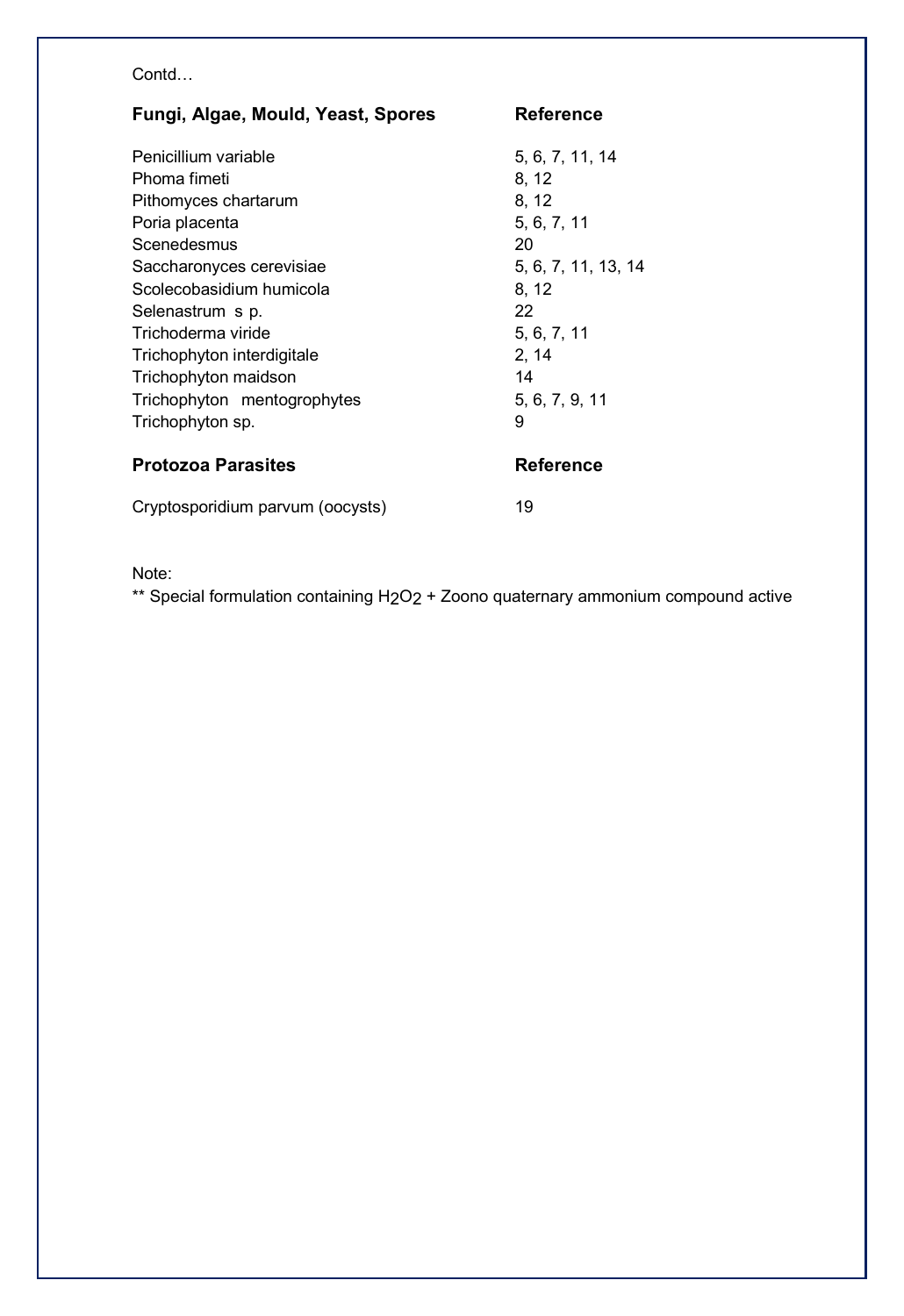## **REFERENCES**

- 1. Y. Hsiao, Chinese Pat. Appl., PCT/CN98/00207 (1998)
- 2. James Malek, John Speir, "Method of Reducing the Number of Microorganisms in a Method of Preservation"; U.S. Pat. 4,259,103 (1981)
- 3. Stewart Klein, "3-(trimethoxysilyl)propyldidecylmethyl Ammonium Salts and Method of Inhibiting growth of Microorganisms Therewith"; U.S. Pat. 4,394,378 (1983).
- 4. William Eudy, "Organosilicon Quaternary Ammonium Antimicrobial Compounds"; U.S. Pat. 4,406892 (1983).
- 5. Richard Gettings, William White, "Skin Treatment Method"; U.S. Pat. 4,908,355.(1990)
- 6. Lynne Blank, William White, "Antimicrobial Rinse Cycle Additive"; U.S. Pat. 5,145,596 (1992)
- 7. Richard Gettings, William White, "Opthalmic fluid Dispensing Method"; U.S. Pat. 5,013,459 (1991).
- 8. Richard Avery, Frederick Martin, Sean Dwyer, "Production of Stable Hydrolyzable Organosilane Solutions"; U.S. Pat. 5,411,585 (1995).
- 9. Lynne Blank, Richard Gettings, William White, "Method of Treating Tinea Pedis and Related Dermatophytic Infections"; U.S. Pat. 4,865,844 (1989).
- 10. David Battice, Michael Hale, "Antimicrobially Effective Organic Foams and Methods for their Preparation"; U.S. Pat. 4,631,297 (1986).
- 11.Bruce Higgs, William White, "Solid Antimicrobial"; U.S. Pat. 5,359,104 (1994). This patent also describes the method of antimicrobial activity.
- 12. Richard Avery, Frederick Martin, Sean Dwyer, Colin Brown, "Production of Stable Hydrolyzable Organosilane Solutions"; U.S. Pat. 5,411,585 (1995).
- 13.William White, Jerry Olderman, "Anitimicrobial Techniques for Medical Nonwovens: A Case Study"; Book of Papers, 1984, 12 $^{\text{th}}$  Annual Nonwovens Tech. Symposium, pp. 13-46. No bacterial adaption (no increased bacterial resistance to Zoono) reported.
- 14. J. McGee, J. Malek, W. White, "New Antimicrobial Treatment for Carpet Applications", Am. Dyestuff Rep., 1983, (6), pp.56-59. Dow corning Technical Brochure; 22-994-83 (1983).
- 15. Richard Gettings, Benny Triplett, "A New Durable Antimicrobial Finish for Textiles"; Book of Papers, 1978, American Association of Textile Chemists and Colorists National Technical Conference, pp. 259-261. Dow Corning Technical Brochure; 24-095-85 (1985).
- 16. I-Fu Tsao, Henry Wang, Charles Shipman, "Interaction of Infectious Viral Particles with a Quaternary Ammonium Chloride Surface"; Biotechnol. Bioeng, 34, (5), pp. 639-46 (1989).
- 17. I-Fu Tsao, Henry Wang, "Removal and Inactivation of Viruses by a Surface Bonded Quaternary Ammonium Chloride", ACS Synp.Ser. 1990, Volume Date 1988, 419, pp. 250-67. Reaction with Lipidophilic Viruses.